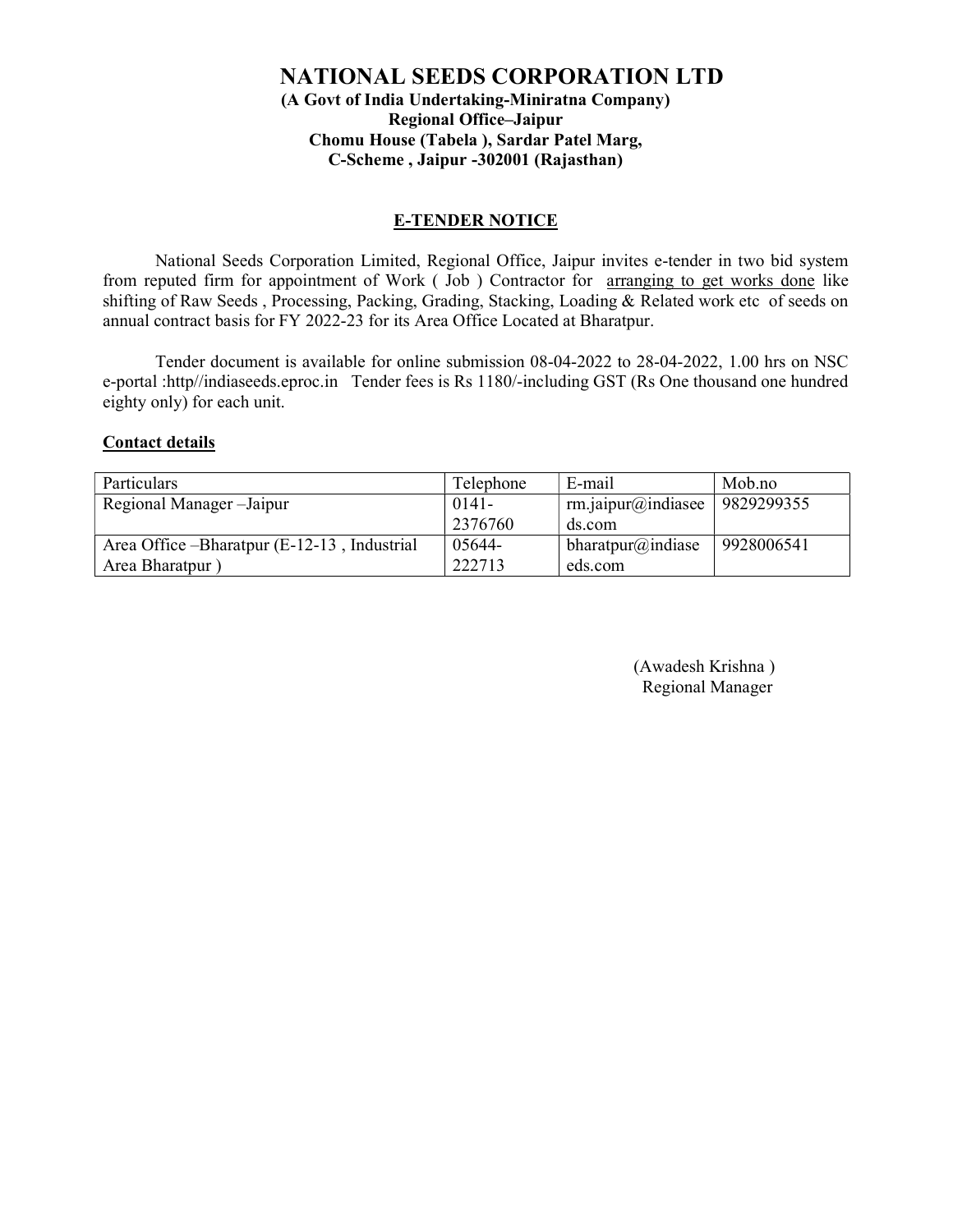## INSTRUCTIONS TO BIDDER – ONLINE MODE

### DEFINITIONS:

- 2. C1 India Private Limited: Service provider to provide the e-Tendering Software.
- 3. NSCL e-Procurement Portal: An e-tendering portal of National Seeds Corporation Limited ("NSCL") introduced for the process of e-tendering which can be accessed on https://indiaseeds.eproc.in.

## I. ACCESSING / PURCHASING OF BID DOCUMENTS :

 It is mandatory for all the bidders to have Class-III Digital Signature Certificate (With Both DSC Components, i.e. Signing & Encryption) from any of the licensed Certifying Agency under CCA, Ministry of Electronics and Information Technology, Government of India to participate in etendering portal of NSCL. Bidders can see the list of licensed CA's from the link www.cca.gov.in C1 India Pvt. Ltd. also facilitate Class III Digital Signature Certificate (With Both DSC Components, i.e. Signing & Encryption) to the bidders. Bidder may contact C1 India Pvt. Ltd. at mobile no. +91-8130606629 for DSC related queries or can email at vikas.kumar@c1india.com

 To participate in the e-bid, it is mandatory for the Applicants to get themselves registered with the NSCL e-Tendering Portal (https://indiaseeds.eproc.in) to have a user ID & Password which has to be obtained by submitting a non-refundable annual registration charges of Rs. 3416/- inclusive of all taxes through online mode. Validity of Registration is 1 year.

• The amendments / clarifications to the tender, if any, will be posted on the NSCL e-Tendering Portal (https://indiaseeds.eproc.in).

 To participate in bidding, bidders have to pay EMD (refundable) as per the amount mentioned in the tender document online through NEFT/RTGS after generating E-challan from https://indiaseeds.eproc.in.

• To participate in bidding, bidders have to pay Tender Processing Fee of Rs. 1000/- + 18% GST (Non-refundable) through online mode (internet banking/debit card/credit card).

 The Bidder may modify or withdraw their bid after submission prior to the Bid Due Date. No Bid shall be modified or withdrawn by the Bidder after the Bid Due Date and Time.

 Both 'EMD' and 'Tender Document Fee' are mentioned in individual tender document as published at NSCL e-Tendering Portal (https://indiaseeds.eproc.in).

 For helpdesk, please contact e-Tendering Cell and Help Desk Support Monday to Friday Ph: 0124- 4302033/36/37, nsclsupport@c1india.com.

 It is highly recommended that the bidders should not to wait till the last date of bid submission to avoid complications like internet connectivity issue, network problems, system crash down, power failure, browser compatibility issue, system compatibility issue, improper digital signature certificate problem etc. In view of this context, neither M/s National Seeds Corporation Limited nor M/s. C1 India Pvt. Ltd will be responsible for such eventualities.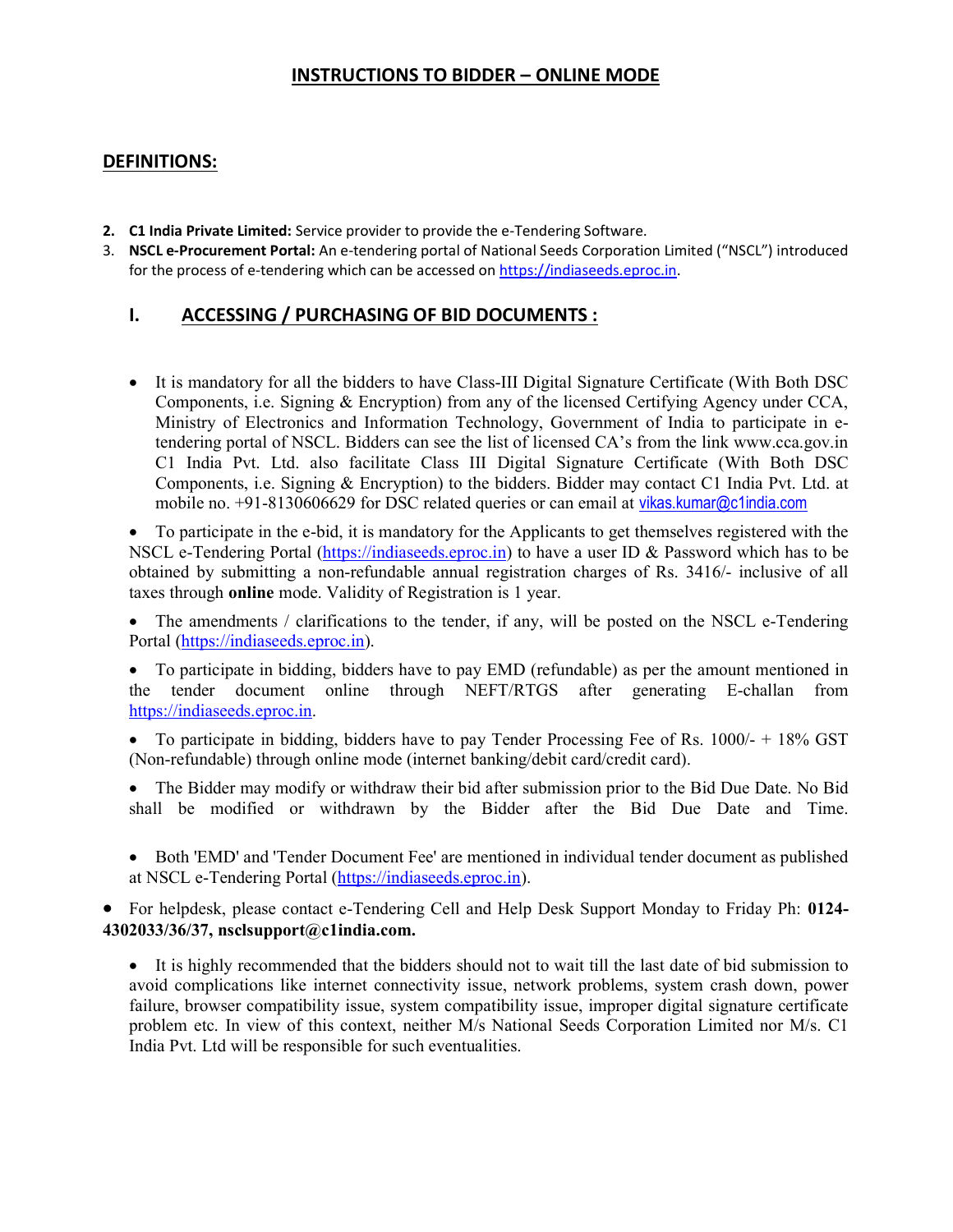### NATIONAL SEEDS CORPORATION LTD (A Govt of India Undertaking-Miniratna Company) Regional Office –Jaipur ( CIN NO U74899 DL 1963 GOI 003913 )

### E-TENDER FOR WORK (JOB )CONTRACT FOR SEED PROCESSING/PACKING AND SHIFTING OF SEED AT NSC BHARATPUR FOR 2022-23

### TENDER TERMS AND CONDITIONS.

- 1. Tender Document available for online submission on e-portal indiaseeds.eproc.in.
- 2. Tenderer should thoroughly go through the terms & conditions before submitting their tender.
- 3. E-Tender should be submitted in two bids system online.
- 4. The cost of Tender Form is Rs.1180/- (including 18% GST) to be paid to mentioned account. Tender Cost & EMD amount should deposit in NSC Jaipur SBI account No 32893320844 IFSC code

## SBIN0000656, Branch –Jaipur Main branch, Jaipur. Tenderer should inform the UTR

number for amount deposited separately for tender cost & EMD amount .

- 5. Tenderer should check the documents attached with the tender form as per the checklist.
- 6. For confirmation of acceptance of the tender terms and condition, the tenderer is required to sign on all the pages of the tender document and submit the same along with agreement after finalization of tenderer.
- 7. Conditional and incomplete tender may be rejected at the discretion of NSC.
- 8. NSC does not guarantee the minimum or maximum work.
- 9. The quoted rates should be inclusive of all taxes /charges.
- 10. Participant must be registered under GST.
- 11. Tenderers (owner of the firm) should submit Original Undertaking on **stamp paper of Rs.100/-** duly notarized that he/she/they or his/her/their firm has neither been BLACK LISTED by any Government/other agency nor the firm is having any relation/co-relation directly or indirectly with the employees of the NSC, its main growers/Sub-growers/ dealers/ distributors/custom processor/any party dealing with seed business and the submitted document are true & not False .
- 12. The tenderer must fill in his/her rates both in words and in figures in the tender form and the rates quoted in all cases must be firm and inclusive of all charges.
- 13. Payment made/credit afforded to the Work (job) contractor by NSC from time to time under the contract entered into with the contractor, would be subject to the deduction of TDS /Income Tax at source according to the enforced laws & Acts.
- 14. Tenderer must check his/her offer thoroughly before submission. Requests for enhancement of rates will not be considered after opening of the tenders and the same will be in force throughout the contract period.
- 15. Participant must have at least three years of work experience of the same nature of work or manpower supply with Government, PSU's, Co-operatives, autonomous institutional corporation organisation.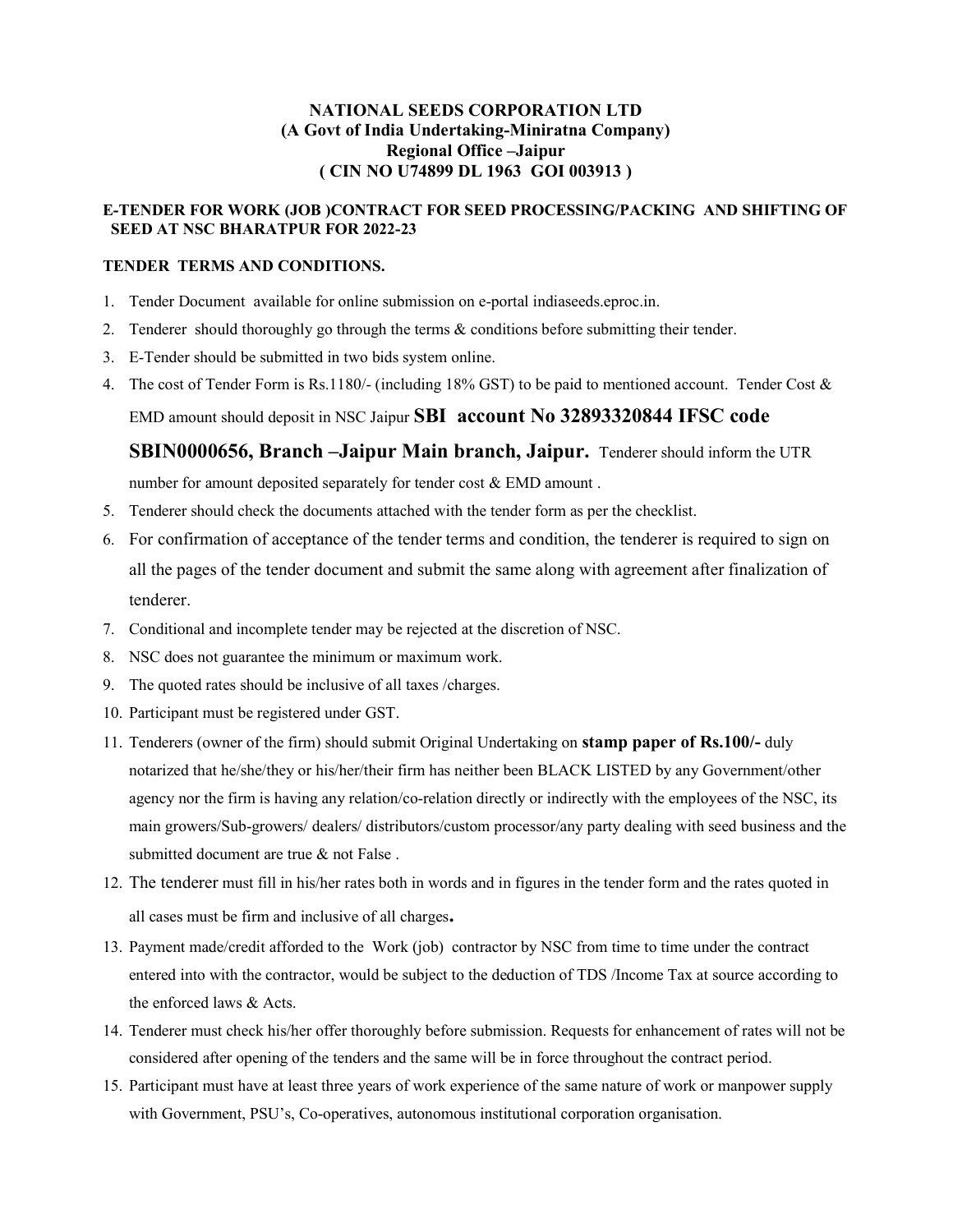- 16. Tenderers must have to deposit interest free earnest money (EMD ) Rs 25000/- (Rs twenty five thousand only) in NSC account mention in point No 4. Any tender without EMD will not be accepted. EMD of the unsuccessful bidder will be returned to the respective parties in due course as per his written request after approval of competent authority.
- 17. Upon acceptance of the tender by NSC, he shall also remit Rs. 75,000/- (Rs. Seventy Five Thousand Only) towards Security Deposit. The EMD will be converted into Security deposit in respect of successful tenderer. (Total Security Deposit will be Rs.100,000/- One lakh only for each unit ) Whenever the Security Deposit falls short of the stipulated amount, the contractor shall make well the deficit, so that the security deposit at any point of time will remains intact at Rs. 100,000/ (Rs. One lakh only). NSC reserves the right to forfeit the security deposit (in part or full) in the event of failure of the contractor to comply with the terms  $\&$  conditions of contract. The Security Deposit or such part thereof as has not been forfeited or adjusted will be refunded to the contractor only on expiry of the contract and on satisfactory completion of the work under the agreement and on production of no due certificate issued by the in-charge/Area Manager of the Sub-Unit. NSC shall not be liable to pay any interest on the security amount and the same will be refunded to the contractor only after expiry of the contract period, provided there are no outstanding dues on any account against the contractor.
- 18. The Work (Job) Contractor shall undertake the responsibility for providing adequate labourers and finishing the work well in time as desired by the Corporation. The work (job) contractor shall not be eligible for giving subcontract. He will be responsible to make goods, any loss that may be suffered from accounts/contract or from his security deposit. In the event of loss incurred by NSC exceeding the amount of security and the bills which may be payable or may become payable to the contractor; the contractor shall be under an obligation to pay that amount on demand within a week's time. As and when the labours are required by the concerned Area Office for running two or more shifts, the work (job) Contractor will provide adequate number of labourers timely for completing the processing work timely.
- 19. NSC shall pay to the contractor at the rates approved on finished goods only and not on the unprocessed quantity. However, 50% of payment on the approved rates shall be made after grading, packing of seeds in required size of packing and stacking the same in the processing plant, adjoining seed stores in case of indirect packing. Balance 50% payment shall however, be released after completing all processes of final packing. For direct packing full payment shall be released after final packing. In case of revalidation work , 100% payment will released after completion of complete revalidation work .
- 20. All the work shall be attended on "To be billed basis" and the payment will be made by the Regional Office of NSC, Jaipur on receipt of Bill after expiry of the month. Contractor is required to submit printed serially numbered bills indicating full details of work done during the month through the Area Manager of the concerned Sub-unit. Only one bill after expiry of month is required to be submitted and no part payment during the month shall be allowed.
- 21. Work (job) Contractor must submit the bill along with the duly self-attested photocopy of pay roll for payment of wages to workers in accordance with code on wages, EPF & ESI challan for the labour engaged by him for the said work and GST applicable payment deposited with the concerned department for the previous month.)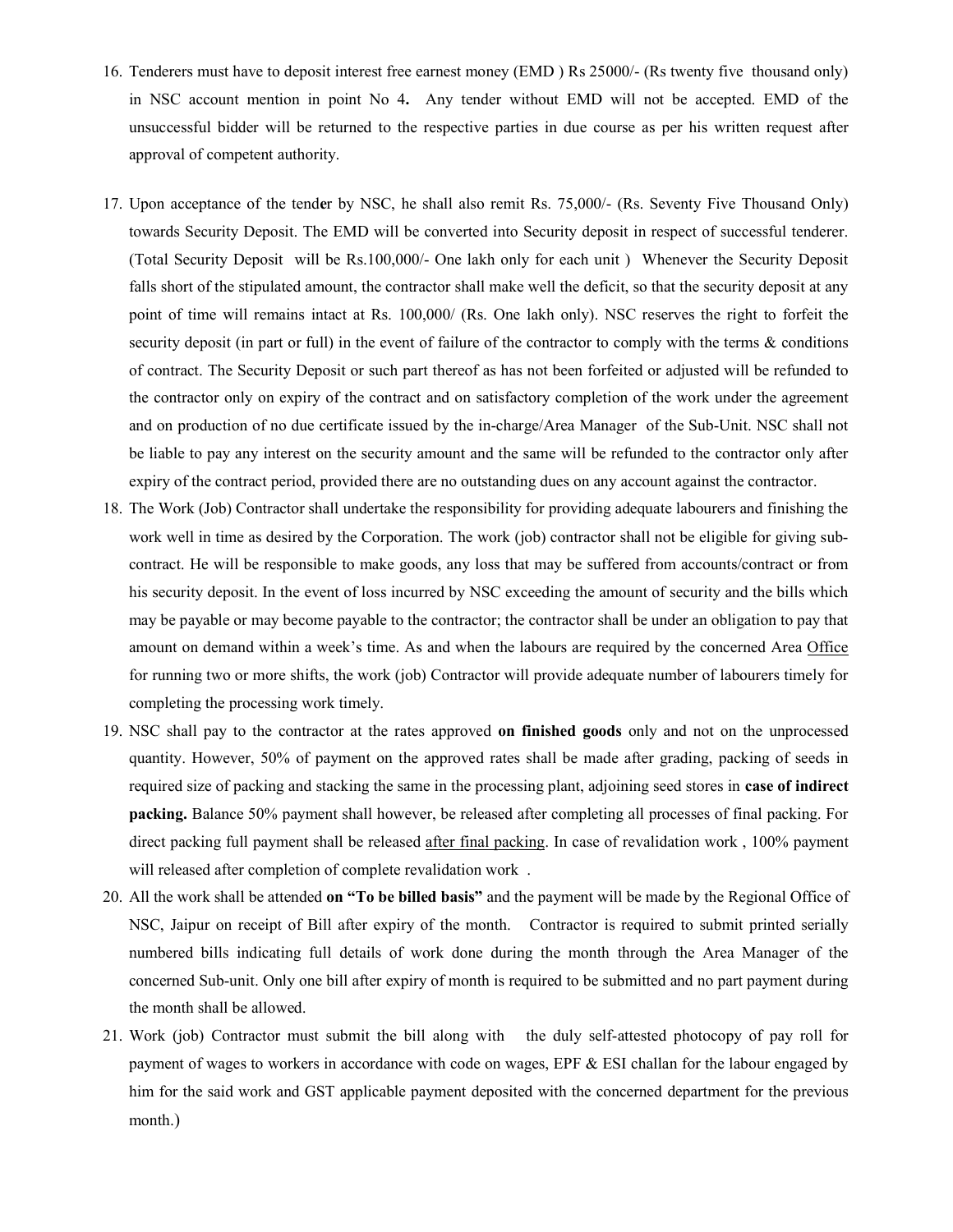Each monthly bill must accompany the following duly signed documents by the contractor:

- a) Attendance sheet of employees deployed for the month.
- b) Payment sheet/wages / salary accordance with the provisions of Code of Wages, 2019.
- c) Bank transfer details of wages/salary paid and a copy of pay salary/wages slip.
- d) ESIC Challan
- e) PF Challan
- f) ECR by EPFO

The payment(s) shall be made to the contractor through RTGS/NEFT and are subject to deduction of tax(s), Cess levy by any Government as per rules from time to time and will be made after the completion of every month on completion of the assigned work and after certification by user Section/Competent Authority. The bill must be submitted in triplicate. Further, the contractor shall furnish a copy deposition of monthly EPF/ESI challans/ returns etc. with next bill, failing which amount as deemed fit by National Seeds Corporation Ltd. shall be with-held from the bill.

Any variation will be adjusted from the next bill. Any deviation as reported by the supervisor will be taken care separately during the next month. The required strength of manpower for various works shall be as per actual manpower deployment and any increase/decrease there by in the actual manpower deployed shall increase/reduce the payment to be made proportionately as per rates given in the agreement.

On receipt of the bill from the Work (Job) Contractor, Area Manager of the concerned sub-unit will verify the bill for the quantum of seed processed during the month and forward the same to Regional Officer Jaipur for payment along with the photocopy of the processing register or computerised excel sheet contain the required details (Duly attested ) . In the absence of same, bill will not be processed. TheWork (Job) Contractor should print the PAN No. & GST Nos. on their Bills. Each time the bills are submitted by the Contractor, it has to be accompanied with a certificate (Format at Annexure-A) confirming that bill is being submitted after fulfilling all the statutory compliance as stated in para 24 of the terms & conditions by the contractor. Work (Job) contractor should compile all the statutory requirement of Code on Wages 2019.

- 22. The payment shall be made by RTGS / NEFT in favour of Contractor as per procedure for the submitted bills & certificates as mentioned in the preceding Para, as per the rates approved by the Corporation. Excess/shortages occurring due to the fault of labourers provided by the Contractor, the cost thereof at the prevailing sale rates of the Corporation shall become recoverable from the contractor out of his bills.
- 23. The work contractor shall provide necessary labour immediately on demand given by NSC to the contractor even on telephone or otherwise. In the event of failure (workcontractor) to provide desired labourers, it will open to NSC to arrange labourers at the cost of contractor and in the event of NSC being obliged to pay to such labourers, the amount paid shall become recoverable from the pending bills/Security Deposit of the Contractor with whom the agreement has been entered. Labourers engaged by the Corporation shall be conclusive evidence of the amount paid and the contractor shall undertake not to dispute the correctness of the same and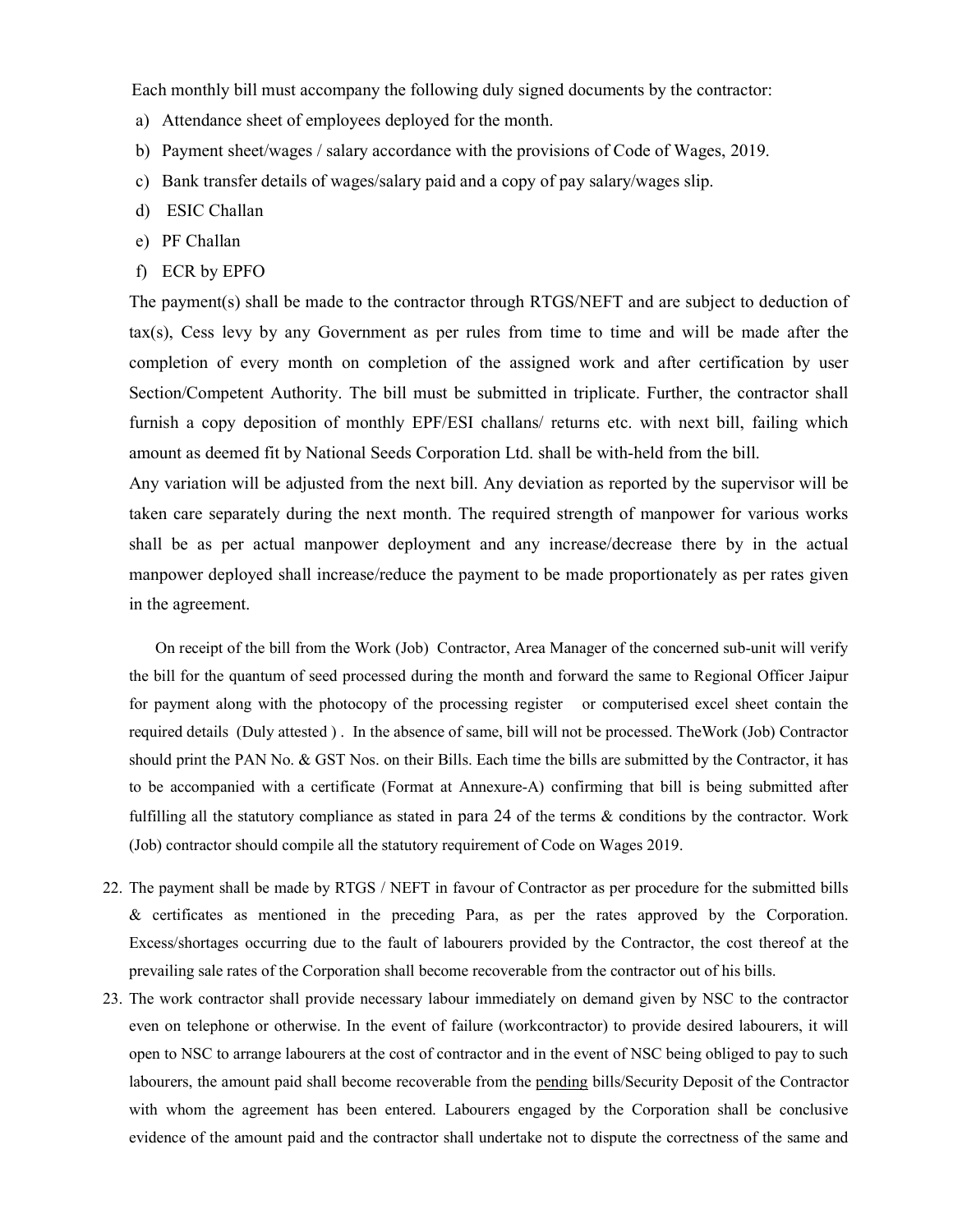contractor shall be under obligation to pay the same either in cash to area office or through recovery/adjustment from the amount at the credit of the contractor. In case of leave/absence of manpower, alternate arrangement will be made by the Contractor.

- 24. All the formalities regarding statutory payment and contribution on account of EPF/ESIC& code on wages 2019 (on behalf of the labourers and by the NSC to the labourers) shall also be the sole responsibility of the contractor. In the case of failure, the Corporation shall make such like obligatory payment on behalf of Contractor to the authorized concerned and all such like payment are required to be born/reimbursed by the Contractor without any dispute or deducted from the bills submitted by Contractors from time to time or from the Security Deposit of the Contractor held with the Corporation.The work (job) contractor must have independent registration under EPFO/ESIC .Any other payment /deduction which need to pay or liable to pay as per code on wages -2019 shall also be borne by work (job ) contractor.
- 25. The periodic Minimum Wage/VDA increase as and when notified by the Central Government or State Government as applicable whichever is higher, will be payable to the Manpower deployed. A ledger for the records of payment made to the employees will be maintained by the successful bidder. NSC will have the right to inspect the same as and when required. The contractor shall undertake responsibility of ensuring that minimum wage is paid to the manpower deployed.
- 26. Work contractor has to regularly undertake the cleaning of wastage of the godown /SPP at the dust collector.
- 27. GST / GST TDS/Tax (if any) as applicable from time to time, will be born separately by the Contractor.
- 28. The Contractor will comply with the provisions of the labour laws / Acts or any other laws in force in Rajasthan State / Central Govt. and he will be solely responsible for the commission / omission of the same.
- 29. The Contractor is required to maintain full requisite records as per by-laws such as attendance and wages disbursement register in respect of labourers engaged for the completion of work .NSC reserves the right to call for such like record for inspection by the Area Manager / nominated officer and work Contractor is obliged to provide the requisite record to the nominated officer without hesitation immediately on receipt of instruction in this regard. In the event of failure (on the part of work Contractor), the Contract can be terminated forthwith besides initiating other legal actions as deemed fit by the Corporation against work (Job) Contractor.
- 30. The successful tenderers shall be intimated by the letter or other means of communication and the tenders so informed shall be bound from the time of transmission of such acceptance. Formal acceptance of the tenders will be forwarded to successful tenderer in due course, but will serve as merely confirmation of the initial intimation and shall not affect the time from which the offer $(s)$  is/are bound by the contract $(s)$ . The successful tenderer is required to enter into an agreement on Non-judicial stamp paper of Rs.500/- as per NIT term & condition. The cost of non-judicial stamp paper of Rs.500/- is required to be borne by the Contractor. The successful tenderer is also required to deposit the Security Deposit as per clause No.17 above. Participant herein after called "WORK (Job )CONTRACTOR ''
- 31. The Corporation shall not be bound to accept the lowest tender. Regional Manager, NSC, Jaipur reserves the right to reject any or all or accept any or part of the offer made and further reserves the right to allot specified jobs to different tenderers and split the job without assigning any reasons. The decision of the Regional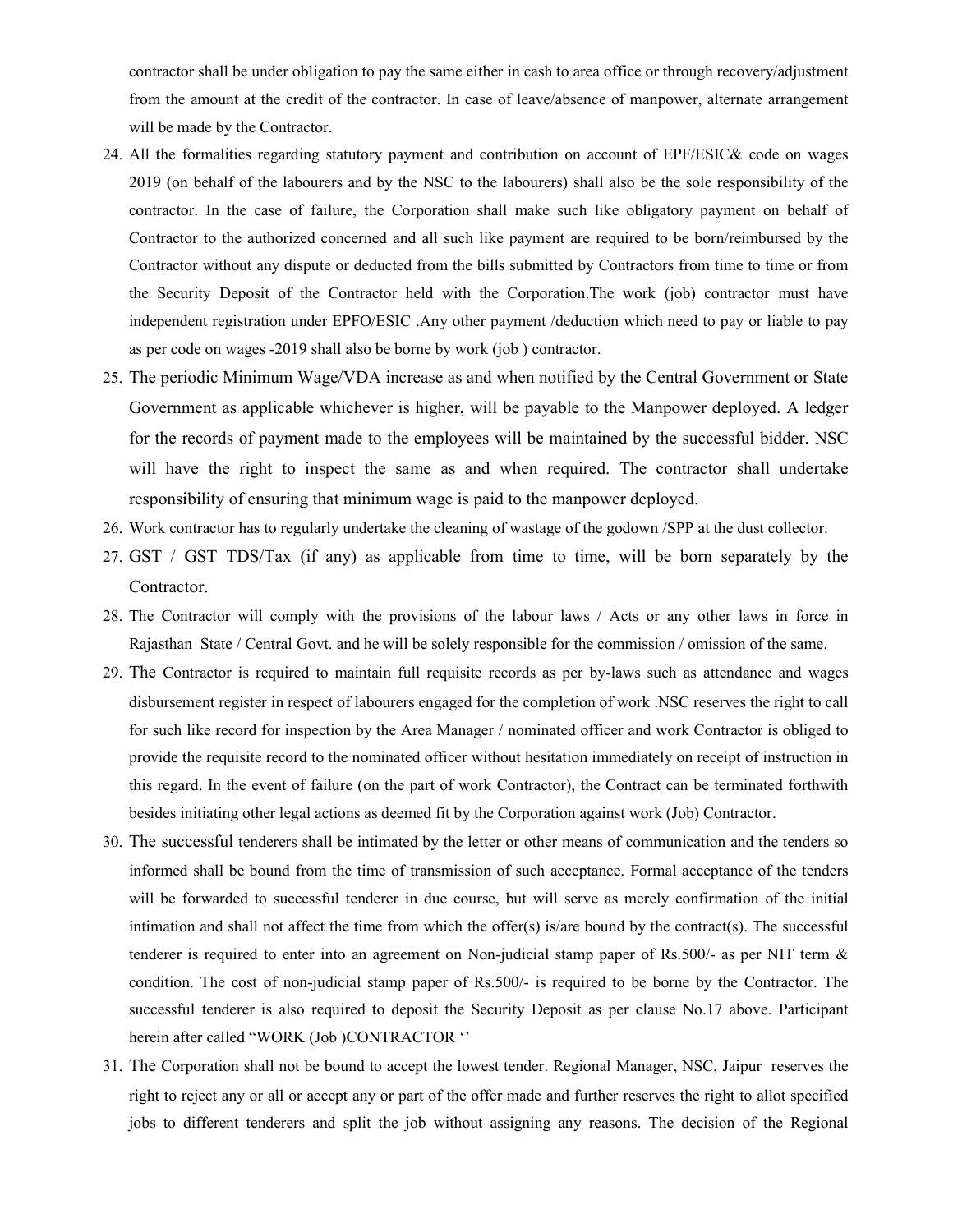Manager, NSC, Jaipur in the matter shall be final and binding in all respects and it cannot be challenged by any tenderers.

- 32. The agreement entered into with the Contractor shall be effective from the date of Work Order and will valid for one year/ up to date mentioned in Work Order and the same can be renewed with the mutual written consent of the parties. However, in case, if failure on the part of contractor to comply with any of the prescribed terms and conditions, the Regional Manager, NSC, Jaipur reserves the right to terminate the contract at any time.
- 33. Indian manufacturers / suppliers who are Micro Small Medium Enterprises (MSME) Small Scale Units and registered with National Small Industries Corporation under single point registration scheme are exempted from payment of Earnest Money and tender cost deposit, provided they furnished photo copy of valid registration with NSIC under the single point registration scheme, for the quoted stores in support of claim along with their request letter. This facility will, however, will not be provided to those small scale units who are registered under the old registration scheme which were extended upto 30th June, 1981, only. In this regard a written request is to be made by the bidder.
- 34. No excessive shortages should occur in the seed lots of seed growers due to careless handling, leakages and overages, sweeping and cleaning and bad storages and if occurred the Processor/Contractor will be responsible and amount will be recovered from the Processor/Contractor for such wastage, excessive shortages in seed stock as well as in processing materials.
- 35. All the material to be processed, will be supplied by NATIONAL SEEDS CORPORATION LTD. will seal all the godowns and plant buildings of processors to ensure safety and security of NATIONAL SEEDS CORPORATION LTD. stock and material. In no case Processor/Contractor will deliver the stock or material to any other party or seed grower in his own. Else it will be the responsibility of processor.
- 36. If it is observed that there is an admixture of good seed, failed seed and low grade or varietal admixture in the good seed intentionally done by the Processor/Contractor, then the compensation has to be paid by the Processor/Contractor.
- 37. Processing of raw seed i.e. lot-wise grading of raw seed on air screen seed cleaner, gravity separator, spiral separator seed treatment (slurry or dry). If NATIONAL SEEDS CORPORATION LTD. desires to put treatment materials like Thirum inside the good seed bags then the packets of the same will have to be prepared by processor/contractor. No separate charge will be given for the same. Empty packets will be provided by NATIONAL SEEDS CORPORATION LTD. for packing, Weighing of good seed and low grade, stitching of good seeds bags either with tags and labels or without tags and labels. Stitching of low grade gunny bags, Printing tags and labels, good seed bags with all required matter. Writing lot number and weight on low grade gunny bags, Bundling of empty gunny bags, Bifurcation of sample and preparation of sample by putting sample slip inside sample bags, stitching of sample bags etc. to send to STL/QCL. Sample bags will be provided by NATIONAL SEEDS CORPORATION LTD. Stitching/sewing machine, thread, stamps etc. will have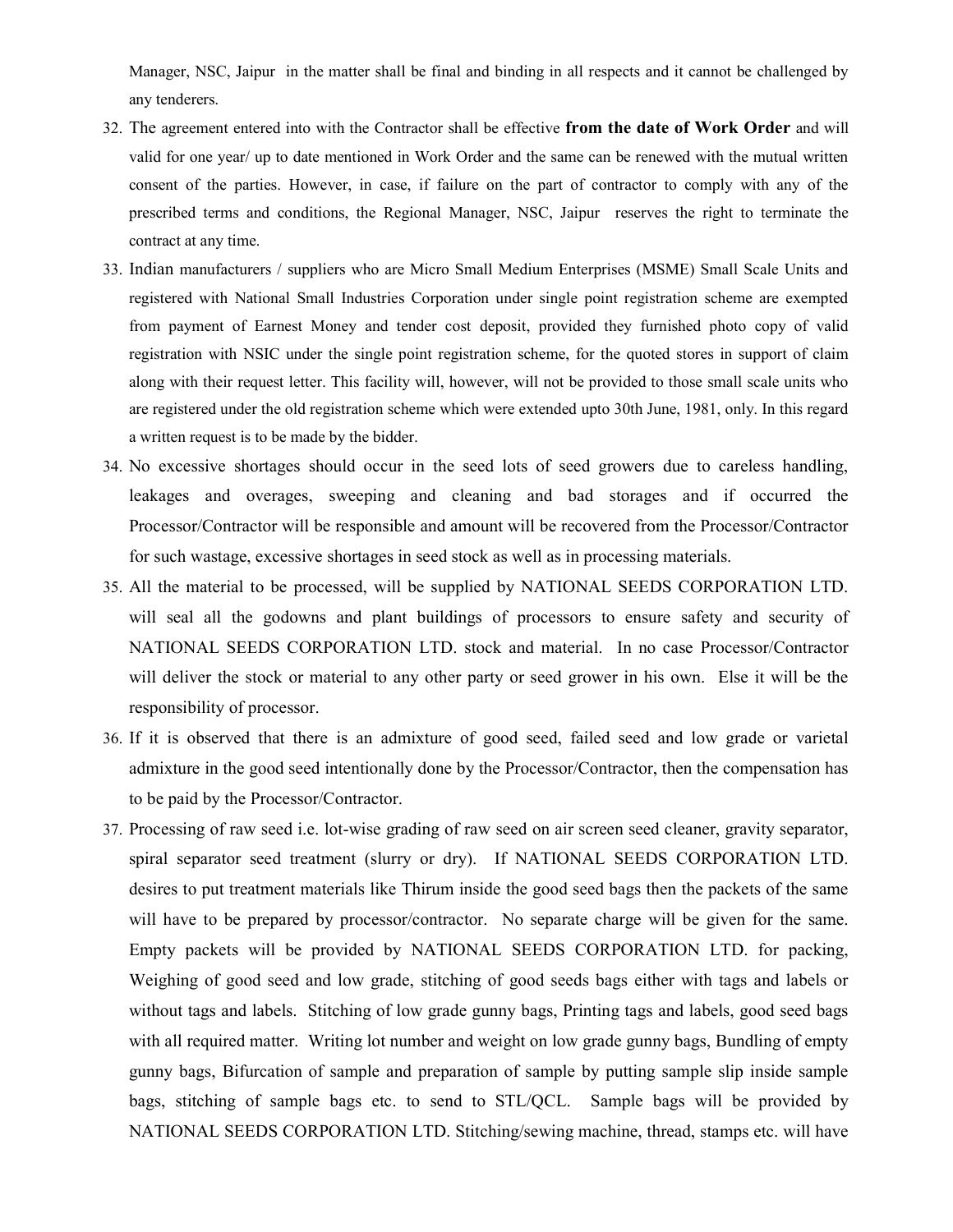to be provided by Custom Processor/Contractor. Writing and maintenance of all records i.e. control register, grading/shift register, tagging register, history register, and any record as per directives of NATIONAL SEEDS CORPORATION LTD. representative and SCA.

- 38. The contractor shall indemnify the NSC and hold it harmless in respect of all other any expenses arising out of such injury or damage to persons property as aforesaid and also in respect of any claim made in respect of injury, damage under any act of the Government or otherwise and also in respect of any award or compensation or damages which may be passed consequent upon such claims
- 39. The personnel supplied by the Contractor will be the employee of the contractor and there will be no master-servant relationship between the NSC and the contract labourers /workers. All the statutory liabilities and responsibilities will be that of the Contractor and NSC has no legal responsibilities on the same. The Contractor shall issue identity cards to the person deployed by him with NSC. Such persons will exhibit such identity cards on the gate and during the duty hours.
- 40. (i) Service provider/Contractor will ensure that under no circumstances, cash distribution of remuneration/wages shall be allowed.The service provider/Contractor will pay the wages to workers only through electronic mode in the bank account of the workers.
	- (ii) Service provider/Contractor will not collect any amount of service charge/administrative charges from the staff so provided to Area Office------ on any account. Any complaint received in this regard from any such workers will be viewed seriously and the contractor will be bound to submit his explanation if such misdoings come to Notice of Management of Area Office/Regional Office. If at any stage, it is proved that the contractor has been involved in collecting service charge/administrative charges from workers deputed at Area Office the contract will immediately be cancelled without any Notice and the security deposit will be forfeited by NSCL. In such situation, the contractor will be delisted and debarred from participating in any tenders of the Corporation for a period of 03 years.
- 41. (i) The Contractor/Service Provider undertakes to comply with the applicable provisions of all welfare legislations and more particularly with the Contract Labour (Regulation and Abolition) Act, 1970 for carrying out the purpose of this agreement. The Contractor shall further observe and comply with all Government Laws concerning employment of staff employed by the Service provider/Contactor and shall duly pay all sum of money to such staff as may be required to be paid under such laws. It is expressly understood that the Contractor/Service Provider is responsible to ascertain and understand the applicability of various Acts and take necessary action with the requirement of law.
	- (ii) If it is noticed by Area Office that the personnel of the Contractor/Service provider has/have been negligent, careless in rendering the said services, the same shall be communicated to the service provider either verbally or in writing who will take immediate corrective steps to avoid recurrence of such incidents and submit compliance report to Area Office/Regional Office.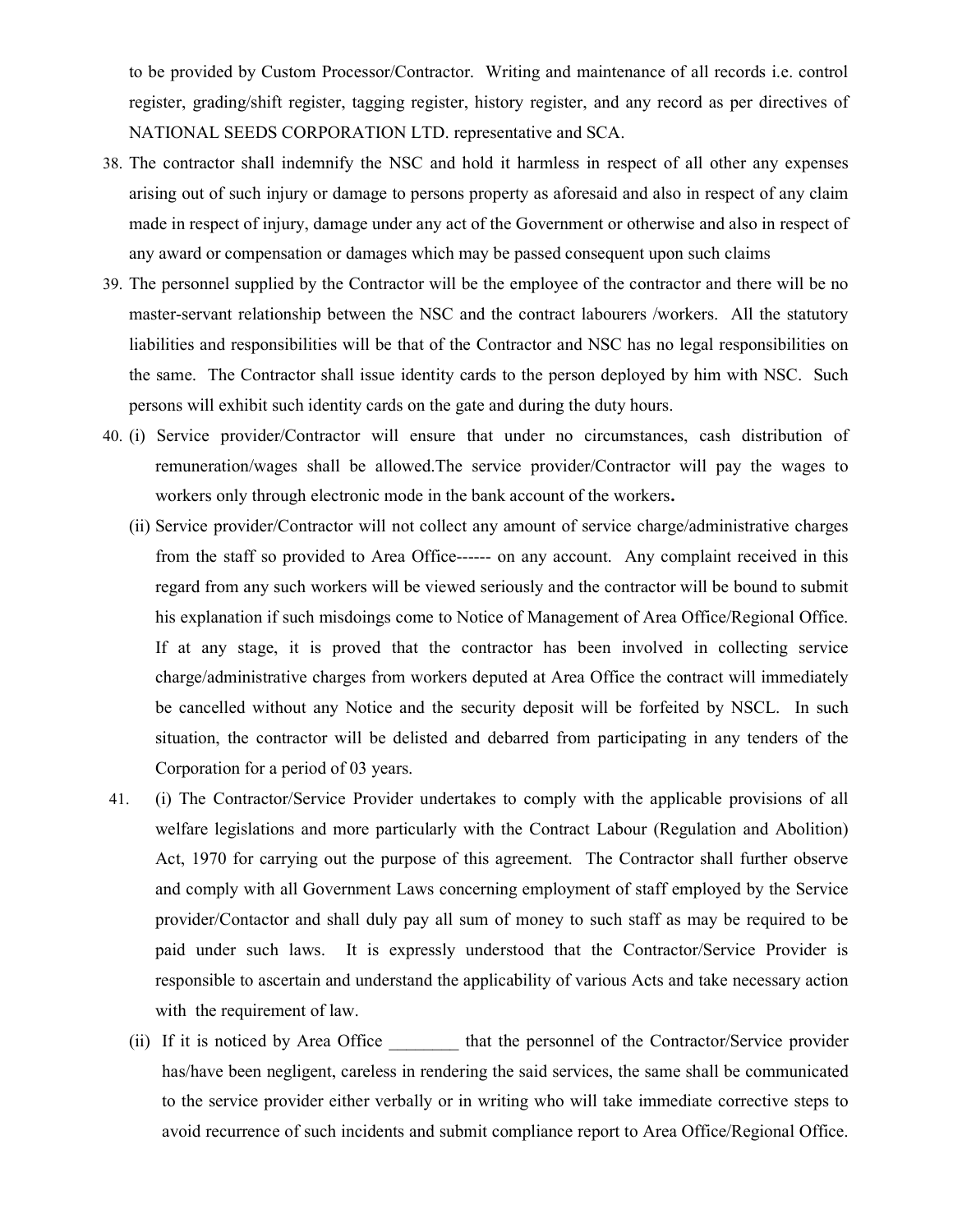If any of the personnel of Service provider/Contractor indulges in theft/unlawful activity/anti farm activity/misdoing / misconduct/the contract will take appropriate action as per law against the erring personnel and submit action taken report to HR Department of Area Office/Regional Office.

- (iii) In event of no payment of wages as per Labour Laws notified by Labour Department, and/or violation of any of the provisions of Contract of Labour (Regulation and Abolition), Act,1970 Code of Wages, 2019 i.e. depositing of EPF, ESI in respect of workers, action will be taken against the contractor/Service provider by NSCL Regional Office, Jaipur and contract will be terminated with immediate effect. In such situation, Performance Guarantee/Security Deposit will be forfeited and bill payment of contractor will be stopped /freezed by NSCL Regional Office, Jaipur and pending payment will be made to the workers for the period concerned by NSCL Regional Office, Jaipur at the risk and cost of Service Provider/Contractor.
- 42. In the event of either party being rendered unable by Force Majeure to perform any obligation required to be performed by them under the MoU, the relative obligation of the party affected by such Force Majeure shall be suspended for the period during which such cause lasts.The term "Force Majeure" as employed herein shall mean acts of God, including but not limited to War, Civil Riots, Fire directly affecting the performance of the MoU, Flood and Acts and Regulations of Government.

Upon the occurrence of such cause and upon its termination, the party alleging that it has been rendered unable as aforesaid thereby, shall notify the other party in writing, the beginning of the cause amounting to Force Majeure as also the ending of the said clause by giving notice to the other party within 15 days of such occurrence or cessation. Parties shall then mutually work out the future course of action.

### 43. Penalties

- (i) The Contractor shall disburse monthly payment to its deployed manpower latest by 10th of every month, failing which penalty of Rs.1000/- per day will be imposed up to 20th of the month and thereafter the contract shall liable to be terminated. Security Deposit/Performance Bank Guarantee shall be forfeited and will be en-cashed and in such events NSC Ltd will have the power to appoint any other agency to carry out works as per scope of work under this contract at the risk and cost of the Contractor.
- (ii) Whenever and wherever it is found that the assigned work is not performed up to the entire satisfaction of the NSC Ltd., it will be brought to the notice of Contractor by the NSC and if no action is taken immediately, penalty of Rs.1000/- per day per complaint will be imposed by invoking penalty clause.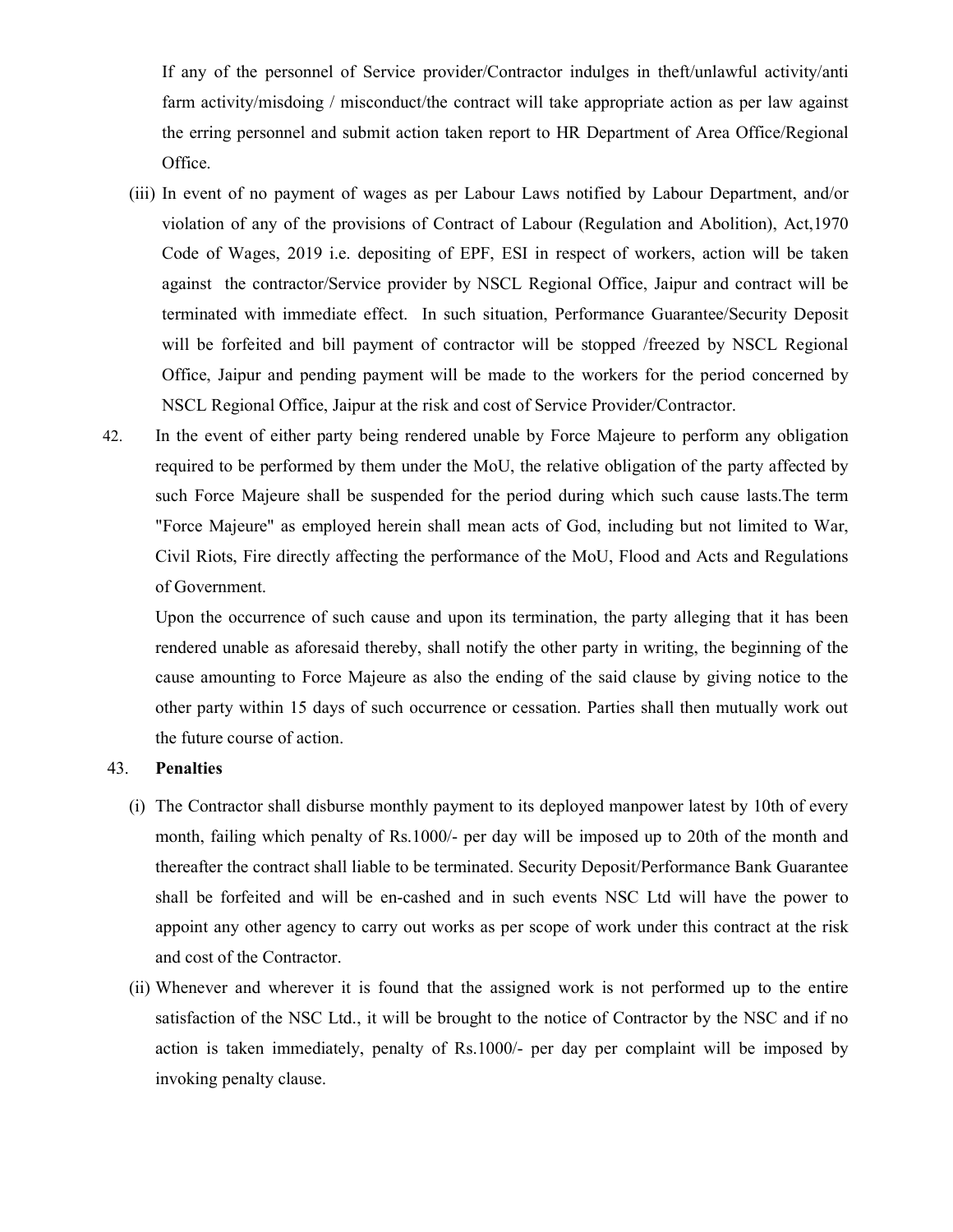- (iii)The Contractor has to maintain adequate number of manpower as per this contract and also arrange a pool of standby manpower of requisite qualifications. If deployment of manpower is below 90% of total manpower to be deployed per day, a penalty of Rs. 100/- per day per absentee shall be levied on the contractor.
- (iv)In case the Contractor fails to fulfill the statutory requirements as per the conditions of the tender document and fails to produce the concerned documents, it shall be treated as breach of the Contract and the Contractor is liable to be blacklisted by the NSC, in addition to forfeiture of Performance Security Deposit, monthly bills that are due to the firm.
- (v) In case of breach of any conditions of the contract and for all types of losses caused including excess cost due to hiring services in the event of Contractor failing to provide requisitioned number of manpower, the NSC shall make deductions at double the rate on pro rata basis from the bills preferred by the Contractor or that may become due to the Contractor under this or any other contractor from the security deposit or may be demanded from him to be paid within seven days to the credit of the NSC.
- (vi)Non-compliance of any tender conditions may also lead to deduction of service charge for the month and decision of NSC management shall be final and binding.
- (vii) Without prejudice to any other contractual rights and remedies available to it, NSC may by written Notice sent to the Contractor, terminate the contract in whole or in part, if the contractor fails to performs its contractual obligations as per the terms and conditions of the contract.NSC may terminate the contract, by giving not less than thirty (30) days written Notice of termination to the Manpower Providing Agency/Service Providing Agency to be given after occurrence of any of the events specified below in Clauses(a) to (c) and sixty (60) days in the case of the event referred to in Clause (d).
	- (a) If the Manpower Providing Agency/Service Providing Agency commits breach of contract or do not remedy/rectify a failure in the performance of their obligations under the Contract within period of thirty (30) days.
	- (b) In case of blacklisting of any bidder/party came to Notice at the later stage.
	- (c) If the Manpower Providing Agency/Service Providing Agency becomes insolvent or bankrupt.
	- (d) If, as the results of FORCE MAJEURE, the Manpower Providing Agency/Service Providing Agency are unable to perform a material portion of the Services for a period of not less than sixty (60) days or.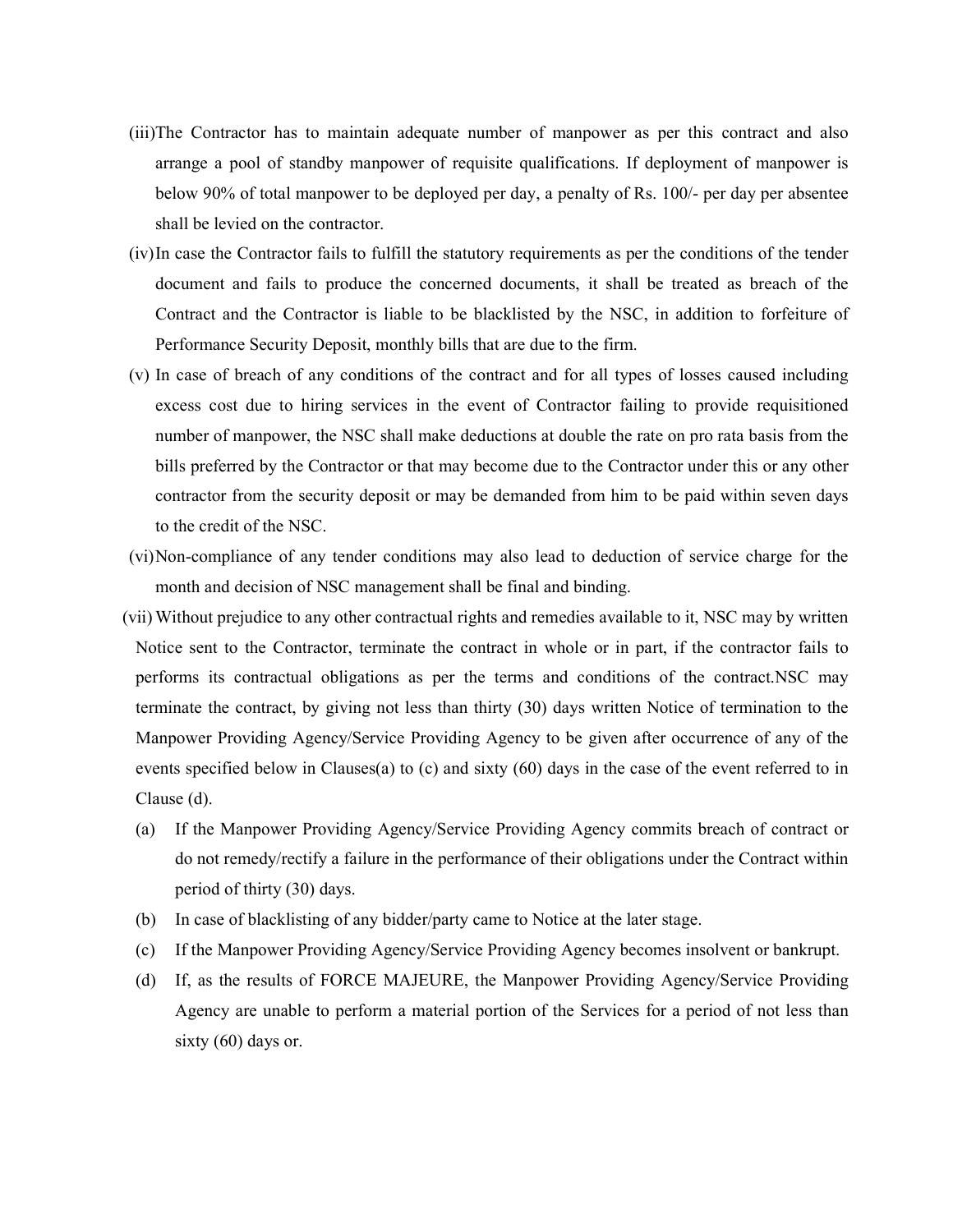#### If NSC, in its sole discretion, decides to terminate the contract :

In the event of termination on unsatisfactory service or in violation of any of the terms and conditions of contract, the Performance Guarantee/Security Deposit shall stand forfeited in addition to banning/blacklisting of Manpower Providing Agency/Service Providing Agency for a period decided by the Competent Authority of NSC.

In event of NSC terminates the contract in whole or part, NSC may procure goods/services similar to those cancelled with such terms and conditions and in such manner as it deems fit at the "Risk and Cost" of the contractor. The contractor shall be liable to NSC for extra expenditure, if incurred by NSC for arranging such procurement.

- 45. Any bribe , commission or advantage offered or promised by or on behalf of the tenderer to any officer or employee of the NSC shall (in addition to any criminal liability which the tenderer may incure ) debar his tender from being considering . Canvassing on the part or on behalf of tender will also take his tender liable for rejection.
- 46. The tenders received from Contractor blacklisted by NSC or any other/ Government Department shall not be considered .
- 47. The rates will be valid during the entire period of contract. Contract period can be extended for short period depending upon the requirement of work and on mutual consent between both the parties
- 48. Regional Manager reserves the right to accept or reject any/all the tender without assigning any reason.
- 49. In case of disputes for non-payment of wages to the deployed manpower or any other, the payment due to the Contractor firm can be withheld till settlement of the disputes on the orders of the court of law.
- 50. The Contractor shall be responsible for all injuries and accidents to persons employed by him. In the event of injury, illness or mis-happening to any manpower deployed, NSC (the company) will not be liable to pay any compensation.
- 51. In case the Contractor leaves the job before completion of the period of contract NSC shall be entitled to forfeit the security money deposited by the contractor/agency for the execution of this contract. The same shall be over and above the liquidated damages suffered on such account by NSC. If any.
- 52. In case any dispute arises between NSC and the other party due to any term or matter, both the parties will opt to resolve it through mutual understanding and discussion. In case dispute remains even after discussion, then it shall be binding upon parties to resolve issue under the provision of Arbitration & Conciliation Act, 1996 as amended from time to time. The Chairman –cum-Managing Director, National Seeds Corporation Limited with the concurrence of both the parties shall appoint Sole Arbitrator to resolve the disputes and both the parties will have to abide by the Award of the Arbitrator . The parties will bind to resolve this dispute through arbitrator before going to court of law. The arbitration shall be conducted at New Delhi and shall in English Language. The Court of Delhi/New Delhi shall have the jurisdiction.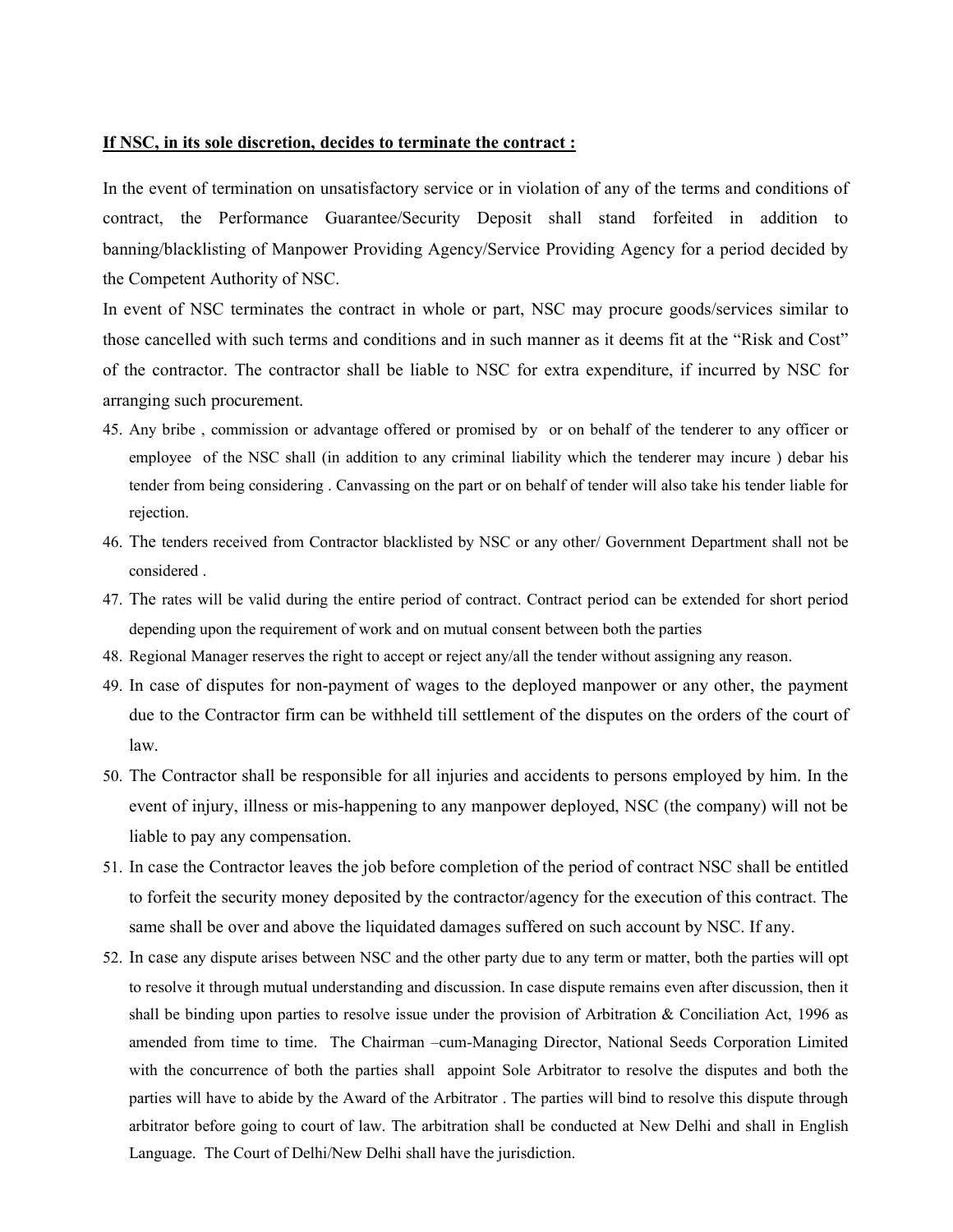- 53. Tenderer must not have any relation/co-relation directly or indirectly with the employees of the NSC, its growers/ dealer/ distributor/custom processor/any party dealing with seed business. Any relation in this regard will lead to cancellation of tender/termination of the contract during the period of contract and Tenderer / Contractor will not have any right to challenge the same.
- 54. The terms and conditions contained herein shall form part of and shall take as if they were included in the contract agreement to be entered in to between NSC with contractors.

# PARTICULARS/ ITEM OF WORK REQUIRED TO BE UNDERTAKEN BY THE WORK CONTRACTOR (ADDITIONAL TERMS & CONDITION)

- 1. Unloading /loading of seed stock /CPM from/ to trucks/trolleys at the NSC processing plant, godown & storage point as per instruction from this corporation. In case of growers raw seed unloading payment will be at growers cost at NSC approved rates including weighment if required.
- 2. **DIRECT PACKING:** Direct packing include the lifting of raw seed from within the processing plant & adjoining stores to the processing plant, grading the stock, treatment of seed as per NSC norms, writing/printing as per RSSOCA/NSC requirement on packing material and also on tag/labels, packing of seed in different sizes of bags after proper weighment stitching of seed bags after putting leaflets, chemicals packet wherever necessary, inserting lead seal, sealing of seed bags, packing in outer packing if required & related work, stacking within plant, adjoining godown. Cleaning of Plant/Machinery after completing of every lot/crop/variety. Also includes the work making gunny bags bundle of each 50 numbers of growers gunny bags, naming of gunny bags bundles, shifting & stacking in godown as per instruction, weighment of growers low grade, shifting /Stacking in godown as per instruction.
- 3. INDIRECT PACKING: Indirect packing include the lifting of raw seed from within the processing plant & adjoining stores to the processing plant, grading the raw seed stock, packing, sampling and stitching/sealing tagging the graded seed after weighment in bulk packing (also includes the work making gunny bags bundle of each 50 numbers of growers gunny bags, naming of gunny bags bundles, shifting & stacking in godown as per instruction, weighment of growers low grade, shifting /Stacking in godown as per instruction) and thereafter re-packing the graded seeds (includes chemical treatment if required ) in the small packing after proper weighment, stitching of seed bags after putting leaflets, chemicals packet wherever necessary, inserting lead seal, sealing of seed bags , related work if any and then packing the re-packed small seed bags in the Standard bags (Outer packing ) & also weighment of final bag packed if required as per NSC's instruction, writing/printing on packing materials as per RSSOCA/NSC requirement and cleaning of Plant & Machinery after completing of grading/packing of every lot/ crop/variety.
- 4. Weighing & packing of under size seed in growers gunny bags and stacking thereof in case of direct, In-direct & revalidation stock .
- 5. Revalidation : Revalidation work includes the lot wise segregation of stock, removing tags, labels from intacked bags & making lot wise bulk of stock, regarding, sampling, packing, tagging & stacking etc related work to complete the revalidation work as per requirement  $\&$  instruction. Also includes the making bundles of used bags as per instruction shifting  $\&$  stacking in godown as per instruction, weighment of growers low grade, shifting /Stacking in godown as per instruction,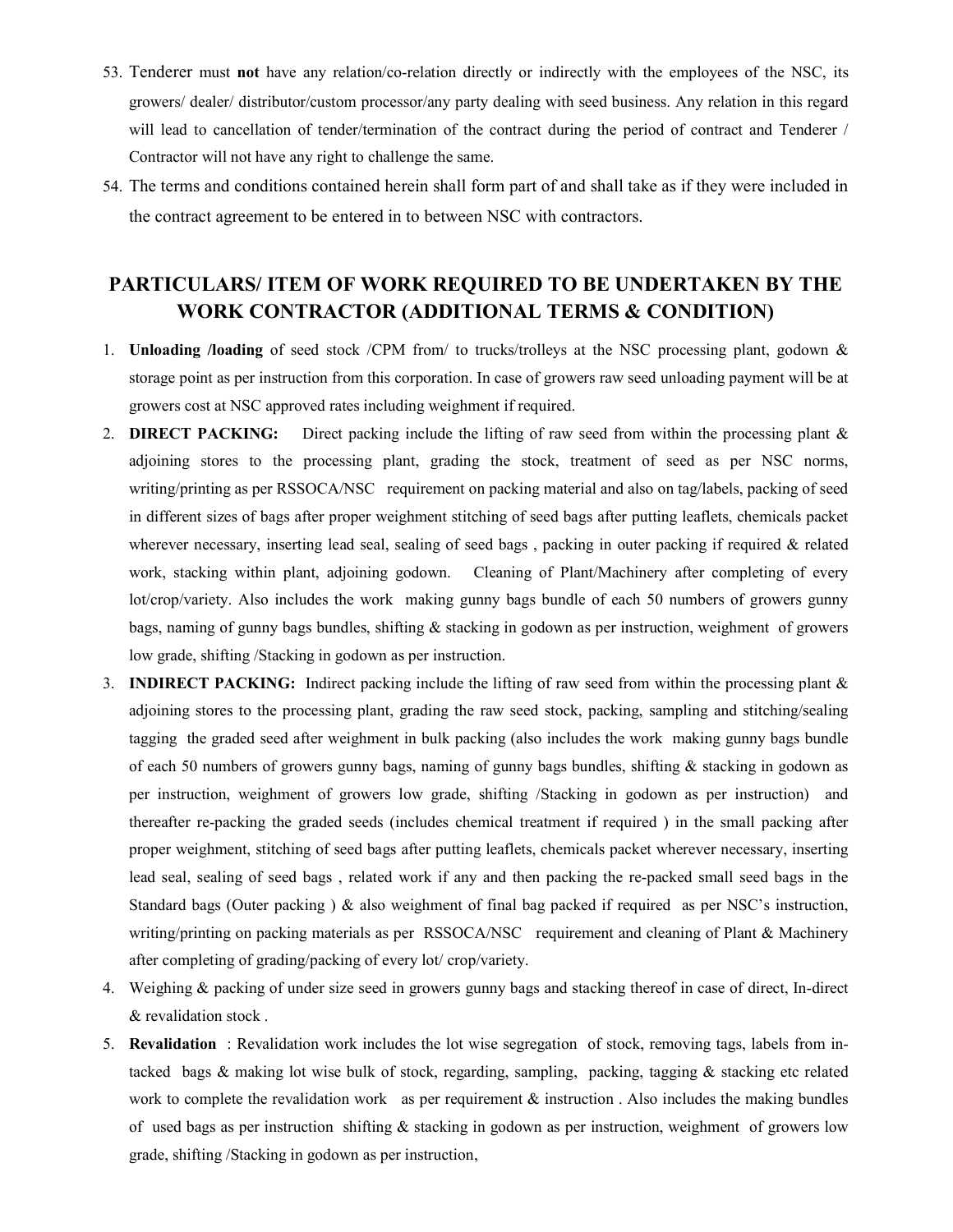- 6. Hand picking of seeds : In case hand picking being organised by the NSC specially in case of Ground Nut , & vegetable crops & other crops if required . payment will be at growers cost at NSC approved rates.
- 7. Rate quoted should be on finished goods only (completed work ). Rates per Qtl. on finish goods basis taken for processing for completed workfrom raw seed receipt to dispatch of passed seed and disposal of low graded, failed seed inclusive of EPF and profession tax etc.
- 8. Segregation of gunny bags and to make bundles of 50 bags and stacking thereof in countable position in the stores within the premises as per instruction (Sutli to be provided by NSC).
- 9. Segregation/shifting of seed lots due to rejection, weighing, packing, stacking/re-stacking in the godown/adjoining godown within the premises if required. Full particulars and reasons for shifting may be given . No shifting will payable for grading or packing of seeds.
- 10. Printing Materials & screen will be provided by the NSC.
- 11. All certification, packing, printing/writing material to be provided by NSC.
- 12. For Misc. & extra work for specific job which is not covered under the agreement, Area Manager will ask for extra manpower for particular date mentioning the specific work with volume of work for which extra payment will be made to the contractor on per labour / per day basis.
- 13. Fumigation and spraying work is to be attend by labour contractor, fumigation cover, spraying machine & treatment chemical will provide NSC.
- 14. If the seed stock was initial processed & packed for In-direct packing, if some lots found substandard in STL/QCL, then for failed lots lowest of direct /Indirect packing rates will applicable as per size of packing for packed of failed qty.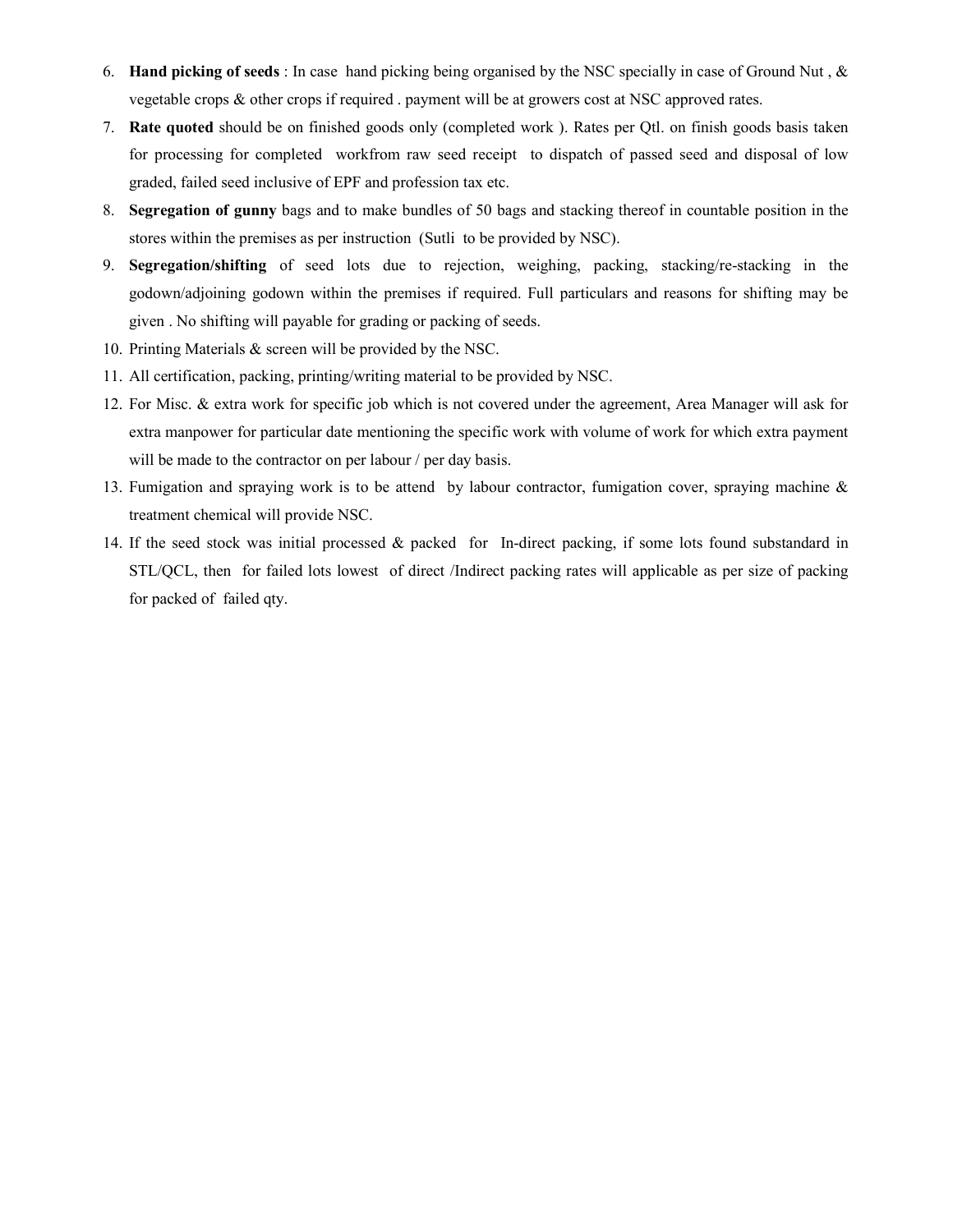## **CERTIFICATE**

It is certified that during the month of ..................., 2022, we have engaged ........... Nos. of Labourers for the processing & packing work at NSC ----------------------plant and all the statutory payments regarding contribution on account of EPF / ESI/Code of Wages 2019 etc. towards labourers engaged by me during the previous month have been paid / fulfilled by me. In case any dispute in this regard is arises, in future, resulting amount can be deducted / recovered from my bill or Security deposit available with you.

Seal & signature of the contractor

Area Manager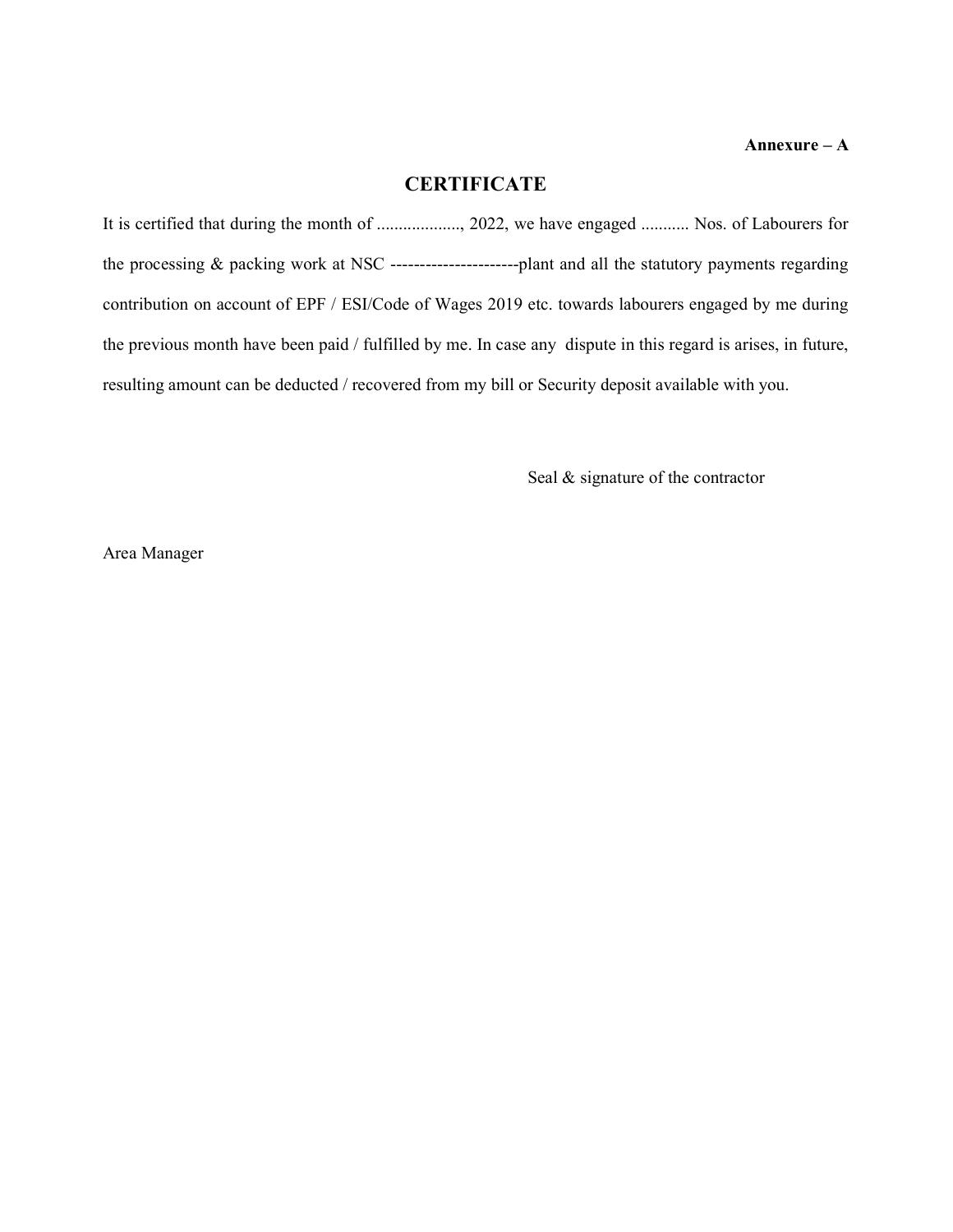### NATIONAL SEEDS CORPORATION LTD (A Govt of India Undertaking-Miniratna Company) Regional Office –Jaipur

## TECHNICAL BID

## TENDER FORM FOR WORK (JOB) CONTRACT AT NSC BHARATPUR PROCESSING PLANT

| <b>Sr</b><br>No. | <b>Particulars</b>                                                                                                                                                     | Required Information |
|------------------|------------------------------------------------------------------------------------------------------------------------------------------------------------------------|----------------------|
| 1                | Tender for Area Office                                                                                                                                                 | Bharatpur            |
| $\overline{2}$   | Name of tenderer                                                                                                                                                       |                      |
| $\overline{3}$   | Complete postal<br>Address of the tenderer                                                                                                                             |                      |
|                  | (With e-mail & Telephone No.)                                                                                                                                          |                      |
| $\overline{4}$   | Name of Proprietor /Partner/Director                                                                                                                                   |                      |
| 5                | UTR number for Tender cost                                                                                                                                             |                      |
| 6                | UTR number for EMD amount                                                                                                                                              |                      |
| $\overline{7}$   | Registration No.(Under Rajasthan Shops & Establishment Act)                                                                                                            |                      |
| 8                | Labour License No of the tenderer /organisation (enclosed copy)                                                                                                        |                      |
| 9                | GST Reg. No. (Enclose Copy)                                                                                                                                            |                      |
| 10               | EPF Registration (Enclose Copy)                                                                                                                                        |                      |
| 11               | <b>ESI Registration (Enclose copy)</b>                                                                                                                                 |                      |
| 12               | Two year Income Tax Return, PAN No (Enclose copy)                                                                                                                      |                      |
| 13               | Affidavit for not being blacklisted/ By any private/govt.<br>organization/relation Co-relation with NSC employees & other<br>(as per point No 11 of terms & condition) |                      |
| 14               | <b>Bank Details</b><br>A) Name of Banker & address<br>B) Account No<br>c) IFSC Code.                                                                                   |                      |
| 15               | Experience certificate<br>a) NSC<br>b) From Govt /Semi Govt /PSU for similar work.<br>(Copy enclosed)                                                                  |                      |

Date:

Place: Name & Signature of the tenderer with official stamp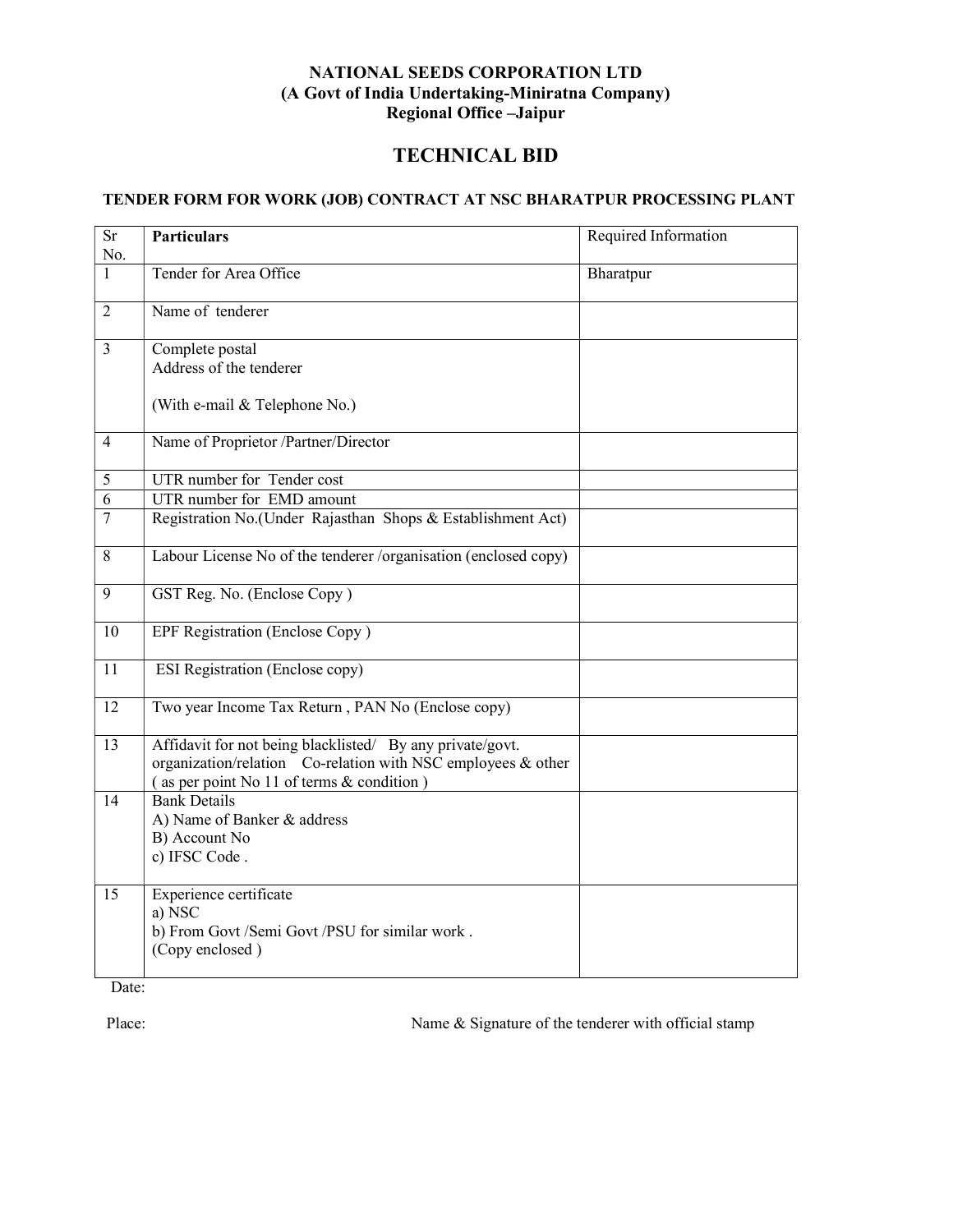### FINANCIAL BID

### TENDER FOR APPOINTMENT OF JOB CONTRACTOR

AT NATIONAL SEEDS CORPORATION LTD \_\_\_\_\_\_\_\_\_\_??????\_(Name of area office)

To , The Regional Manager National Seeds Corporation Ltd Jaipur

### (TENDER FORM (FINANCIAL BID )

Ref No : Your E-tender notice on dated for appointment of Job Contractor for the Year 2022-23

Sir ,

We have carefully gone through the all terms  $\&$  conditions prescribed in tender form for entering into work contract for the year 2022-23 & my firm rates for different items/activity/work of work relating to your processing plant are quoted hereunder .

(A) RATES FOR ITEMS /ACTIVITY OF WORK FOR PACKING OF SEED AT NSC \_\_\_\_\_\_\_\_\_\_\_\_(Name of Area Office )

| <b>Sr</b><br>N <sub>o</sub> | Size of Packing                                                                                                                                                                   | Rates to be quoted in Rs per qtls both in figure & words (Good<br>seed basis) Inclusive of all taxes. |                                                                   |  |
|-----------------------------|-----------------------------------------------------------------------------------------------------------------------------------------------------------------------------------|-------------------------------------------------------------------------------------------------------|-------------------------------------------------------------------|--|
| $\ddot{\phantom{0}}$        |                                                                                                                                                                                   | <b>Direct Packing</b>                                                                                 | In-Direct packing                                                 |  |
| $\mathbf{1}$                | Up to 2 kgs                                                                                                                                                                       | $(Rupees$ (                                                                                           | $(Rupees$ $)$                                                     |  |
| $\overline{2}$              | $2.1$ to $5$ kg                                                                                                                                                                   |                                                                                                       | $\overline{R}s$<br>$(Rupees$ $)$                                  |  |
| $\overline{3}$              | 5.1 to 10 kgs                                                                                                                                                                     | $\overline{\text{Rs}}$                                                                                | $\overline{R}s$<br>$(Rupees$ $)$                                  |  |
| $\overline{4}$              | 10.1 to 20 kgs                                                                                                                                                                    | Rs                                                                                                    | $(Rupees$ $)$                                                     |  |
| 5                           | 20.1 to 30 Kgs                                                                                                                                                                    |                                                                                                       | $\xrightarrow{\text{Rs}}\text{ (Rupees}\underline{\hspace{2cm}})$ |  |
| 6                           | 30.1 to 40 kgs                                                                                                                                                                    | $\overline{Rs}$<br>(Rupees                                                                            | $\overline{\text{Rs}}$<br>$(Rupees$ $)$                           |  |
| $\tau$                      | 40.1 to 80 kgs                                                                                                                                                                    | (Rupees                                                                                               | $(Rupees$ $)$                                                     |  |
| 8                           | Local transportation of raw seed from<br>storage point (any hired godown, CWC<br>etc) out of premises<br>to NSC SPP & vice versa for good seed<br>including loading and unloading | Rs ---------------------------------per qtls<br>$(Rupees$ (2000)                                      |                                                                   |  |
| 9                           | Local transportation of raw seed from<br>storage point<br>within premises where vehicle is required                                                                               | Rs --------------------------------per qtls                                                           |                                                                   |  |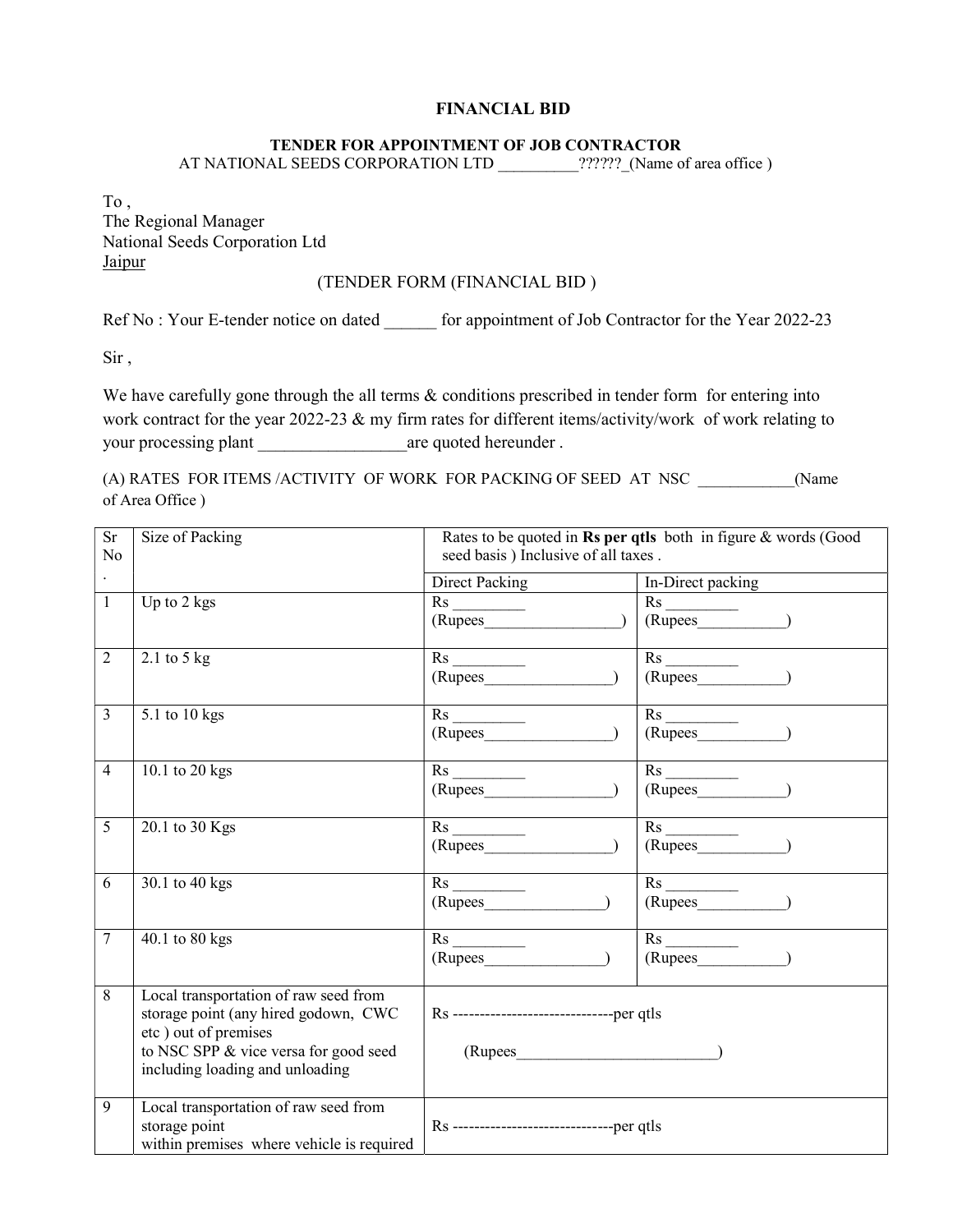|               | to SPP & vice versa for good seed<br>including loading and unloading.                                                                                                                 | (Rupees                                             |                                        |
|---------------|---------------------------------------------------------------------------------------------------------------------------------------------------------------------------------------|-----------------------------------------------------|----------------------------------------|
| 10            | Re-shifting/re-stacking within godown or<br>adjoining godown (Includes segregation<br>of fail lots & restacking also)                                                                 | RS --------------per qtls                           | $(Rupees$ (2000)                       |
| 11            | Loading /unloading of seed stock /CPM<br>(stock receive from other unit $\&$ to be<br>despatch to other unit if required to pay .)<br>Unloading of grower raw seed at grower<br>cost. | RS --------------------per qtls                     |                                        |
| 12            | Hand Picking charges (for Ground Nut &<br>vegetable crops etc as per NSC<br>requirement & instruction)                                                                                | RS --------------------per qtls                     |                                        |
| 13            | Additional Stamping on packed stock As<br>per requirement & instruction (stamp for<br>minikitetc)                                                                                     | RS --------------per qtls<br>$(Rupees$ ( $)$        |                                        |
| 14            | <b>Fumigation Charges</b>                                                                                                                                                             | RS --------------per qtls<br>$(Rupees$ (2000)       |                                        |
| 15            | Spraying Charges (per day)                                                                                                                                                            | Rs ---------------------per day<br>$(Rupees$ (2004) |                                        |
| 16            | Supply of labour for extra work on per<br>labour per day basis.                                                                                                                       | RS ----------- ------per day<br>$(Rupees$ (2002)    |                                        |
| 17            | Revalidation of carry over seed stock                                                                                                                                                 | Revalidation without re-<br>cleaning                | Revalidation with<br>re-cleaning       |
| a)            | For packing up to 10 kg                                                                                                                                                               | Rs --------------per qtls<br>(Rupees                | Rs --------------per qtls<br>(Rupees   |
| b)            | For packing 10.01 to 40 kg                                                                                                                                                            | Rs --------------per qtls<br>(Rupees                | Rs --------------per qtls<br>(Rupees   |
| $\mathbf{c})$ | For packing above 40 kg                                                                                                                                                               | Rs --------------per qtls<br>(Rupees                | $Rs$ --------------per qtls<br>(Rupees |

place:

Date: Signature with Seal of Tenderer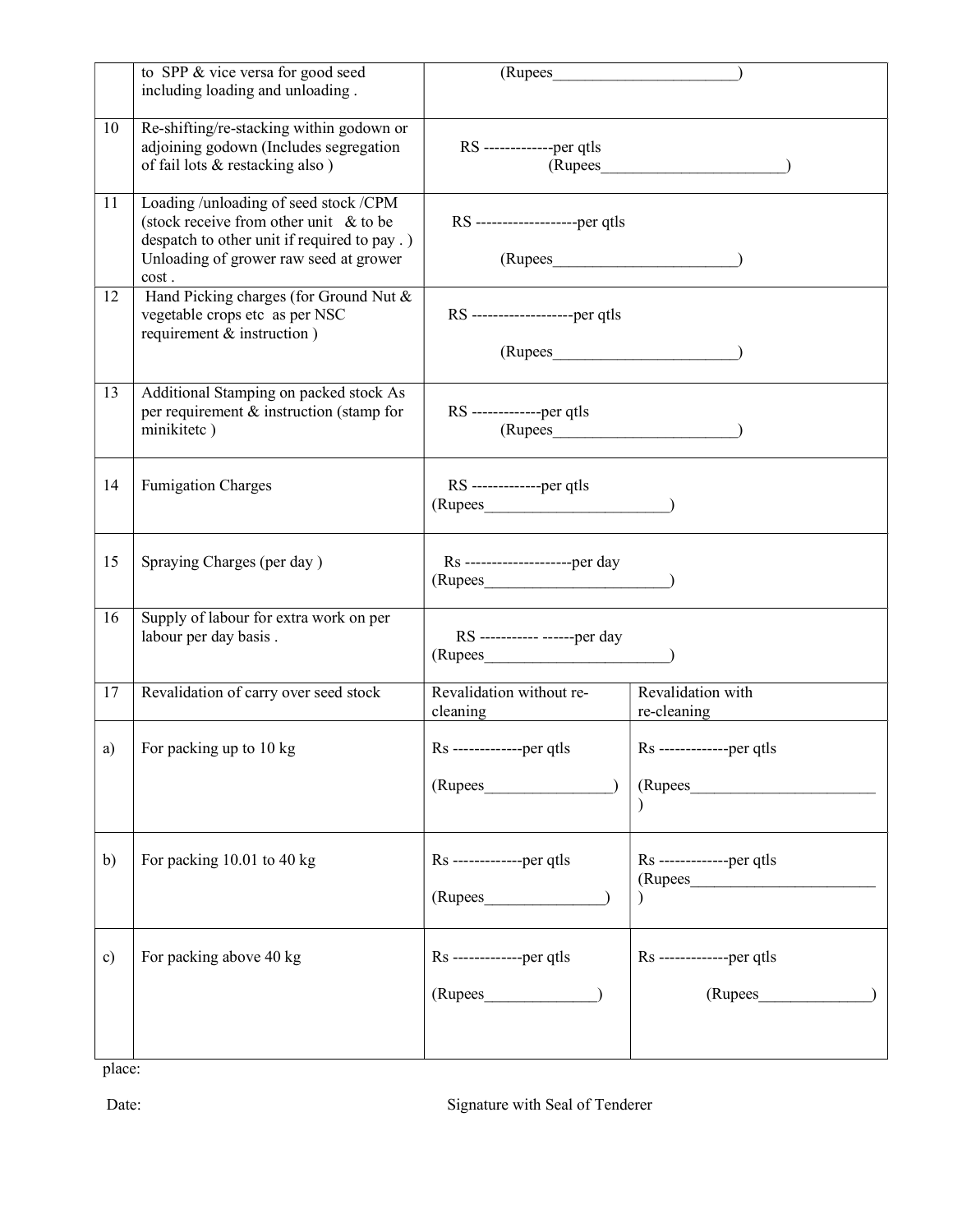## AGREEMENT

This agreement is executed at  $\qquad \qquad$  between National Seeds Corporation Ltd (A Government of India Undertaking), a company incorporated under the Companies Act,1956 and having its registered office at Beej Bhavan, Pusa Complex, New Delhi -110012 (Hereinafter called NSC which expression shall unless excluded by a repugnant to the context be deemed to include its successor and assign (s) of the one part and  $M/s$ 

(herein after called work (job ) contractor which expression shall unless exclude by or repugnant to the context be deemed to include its successor and assign ) of the other part .

Where as the NSC had invited tender on  $\qquad \qquad$  for appointment of Job contractor and the rates offered by the tenderer have been agreed to by the NSC Ltd .for the year 2022-23.

### NOW THIS AGREEMENT WITNESS

1 ) That all the terms & condition spelt out in the tender form attached to this agreement shall from part of the agreement & binding on the parties & their relationship shall be governed the same .

2) All the payment payable or claimable under the agreement shall be claim & paid at Regional Office, Choumu House, Sardar Patel Marg, C-Scheme, Jaipur .

IN WITNESS WHEREAS the parties have set their hands on the day month & year mentioned below .

Signature of the work (job) Contractor (Signature of the Regional Manager) Complete address & contact No For & behalf of National Seeds Corporation Ltd . 1 ) WITNESS

Signature, Name & address Area Manager Seal & signature

2) WITNESS

Signature , Name & address